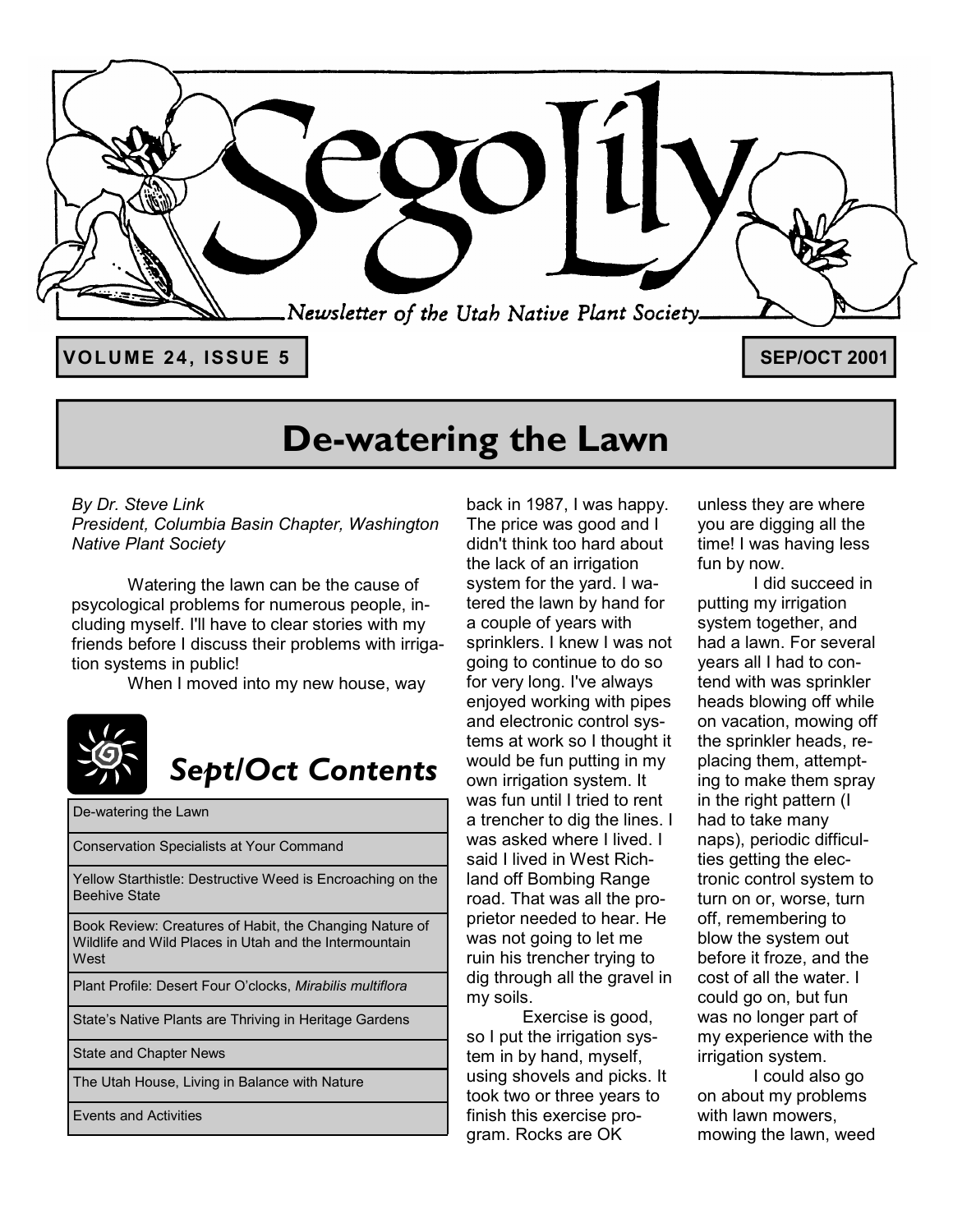control, and fertilizing, but I suspect you can fill in the story with your own experiences here.

 I am now enjoying myself letting nature do most of the work in my yard. I have let nature back in by appreciating the native plants that come back on their own and by putting native plants in myself. I do have to admit to putting a significant amount of time into controlling and removing non-native weeds from my yard, It is less work than managing the

lawn and irrigation systems, and the cost is much less. I do retain a small lawn near my house and under a tree. Watering these plants can be done with a sprinkler system with very little trouble or expense. My water use has gone way down as have my water bills in the summer.

but this labor seems manageable. Council estimates that 60 percent of I suspect reducing water use will sound good to city managers who are under the gun to provide adequate water for urban needs in our region. The National Xeriscape urban water use is for lawn irrigation

#### PAGE 2 VOLUME 24, ISSUE 5

in the West. The National Xeriscape Council promotes landscaping with a minimum application of water. You can learn more about alternatives to lawns in recent books such as *Redesigning the American Lawn: A Search for Environmental Harmony* by F. H. Bormann et al. (1993).

 Dr. Link is a member of the Biology faculty at the Washington State University Tri-Cities Branch Campus, and president of the Columbia Basin chapter of WNPS. He can be reached at 509-372- 1526 and by e-mail at **slink@tricity.wsu.edu.**

### **Conservation Specialists at Your Command**

#### *By Paula Mohadjer*

 In light of all the new water conservation jobs opening up in Utah there's no excuse anymore that we Utahns have no access to information and help with using our water more efficiently, especially when it comes to our yards.

 Utah is the second driest state in the nation, averaging 13 inches of precipitation a year. Gaining another second place, Utahns use the  $2^{nd}$  highest amount of water per capita. Only Nevada beats Utah with less rainfall and higher per capita use.

 With over 65% of treated culinary water in Utah being applied to our landscapes (this doesn't include secondary water), it makes sense that this would be the first focus for conservation.

 Many cities and water purveyors have recently hired Water Conservationists, many with a background in horticulture or landscaping. It's exciting that Utah is moving forward in this direction. Take advantage of the growing resources available:

**Stephanie Duer**, Water Conservation Coordinator, Salt Lake City Department of Public Utilities: (801)483-6860 or Stephanie.d@ci.slc.ut.us

**Doug Kjilgren**, Water Conservation Coordinator, City of Sandy: (801)568-6048 or sandypo.dkilgren@state.ut.us

**Cheryl Izatt** , Water Conservation Programs Coordinator, Jordan Valley Water Conservancy District: (801)565-4300 or cheryli@jvwcd.org

**Paula Mohadjer**, Horticulture-Water Conservation Specialist, Jordan Valley Water Conservancy District: (801)565-4300 or paulam@jvwcd.org

**Georgia Barker**, Water and Energy Conservation Specialist, City of St. George: (435)986-9644 or GBarkerPV@aol.com

**Nancy Hardman**, Water Conservation Program Coordinator, Central Utah Water Conservancy District: ((801)226-7187 or nancy@cuwcd.com

**Kelly Kopp**, Water Conservation Specialist, USU Extension Programs Coordinator: (435)797- 1523 or kellyk@ext.usu.edu

**Julie Breckenridge**, Conservation Coordinator, Washington County Water Conservancy District. (435)673-3617 or jbreckenridge@wcwcd.state.ut.us

**Carl Hanover**, Water Resources Manager, West Jordan City. (801)569-5015 or carlh@wjordan.com

**Janice Richardson**, Conservation Projects Coordinator, US Bureau of Reclamation. (801)379- 1069 or jmrichardson@uc.usbr.gov

Also, the Division of Water Resources is now hiring a Water conservation Projects Coordinator, contact Lyle Summers at (801)378-7260.

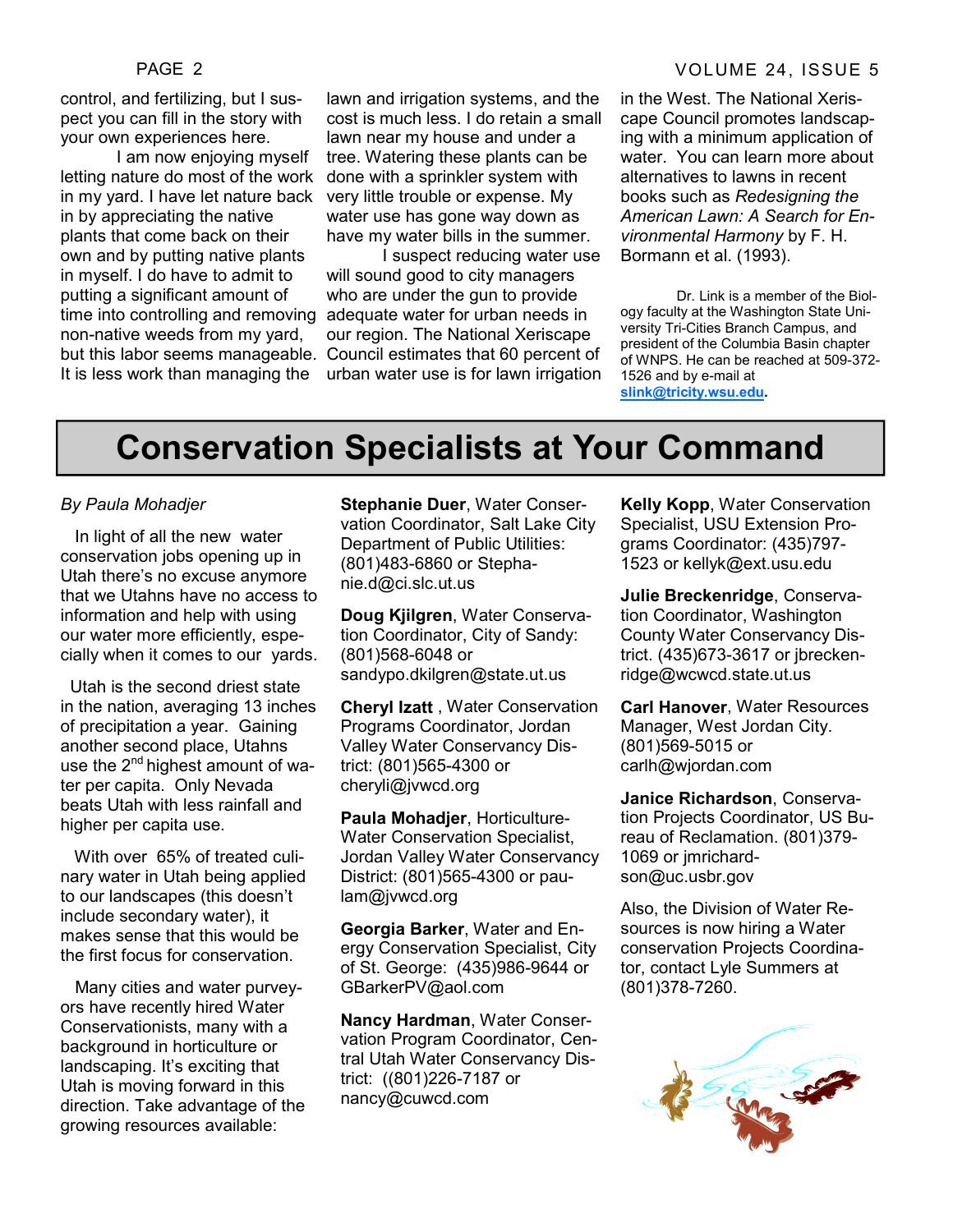## **Yellow Starthistle: Destructive Weed is Encroaching on the Beehive State**

#### *By Sharon Haddock DESERET NEWS, July 17*

 The trick is to keep as few red dots on the weed map as possible.

 And it helps if the seeds don't get into streams. Why? To keep a noxious weed that has taken over 8 million acres in California from doing the same in Utah.

"In California, it will com-

pletely cover a foothill. There are whole areas that it has made unusable, it's so infested," said Susan Garvin, a member of the Utah Native Plant Society and a forest service employee. "I would just hate to see it get that bad (in Utah)."

 Garvin is talking about yellow starthistle, a bushy annual with yellow flow-

ers and wicked spines that grows between two and three feet tall along roadsides and in pastureland. The plant is native to Mediterranean Europe and is now widespread in California, Idaho and Washington. It currently threatens rangeland and forests and can be harmful to horses if eaten.

 Utah infestations have been identified from north Cache County to central Utah County and in the St. George area,

Garvin said.

 "Right now, we have more of this in Highland than anywhere else," Garvin said, pulling at dry plants growing near a stream in the Dry Creek area in Highland. "But we also have some around the Adventure and Learning Park (now Highland Glen Park) and patches in both Battlecreek and Grovecreek canyons in Pleasant Grove."

There have been starthistles

reported in Cedar Hills and in Lindon as well.

 On the weed map kept by Utah County's weed commissioner, Craig Searle, there are about 20 colored dots representing thistle stands in Utah County.

 "We don't want any more," Garvin said. "The only way to stop it is now, while it's relatively new."

To combat the weeds,

Garvin has sent information to all of the north Utah County cities and is organizing "pull parties" of volunteers to clear out various patches. Garvin has sprayed where she can and is most successful with a chemical herbicide known as 2,4-D, but she can't spray on private property without permission.

 She's keeping a close eye on the thistles growing near water because if left unchecked,

> the seeds will wash downstream and grow in new areas.

 "These are starting to go to seed," she said. "That's bad for me because these are annuals that have a 5 percent seed back. That means they can start up again for up to 10 years."

 Garvin hopes to raise such a clamor about the weeds that property owners and communities take notice and either pull or spray the weeds.

Garvin said Searle

has purchased and released five species of biological control beetles and flies that chew into the seed heads and kill the thistles, but it's too soon to tell if that will be sufficiently effective.

 In the meantime, Garvin is asking residents and visitors to call her at 801-377-5717 if any of the yellow starthistle plants are sighted.

 Or people may e-mail Garvin at Sgarvin@fs.fed.us.

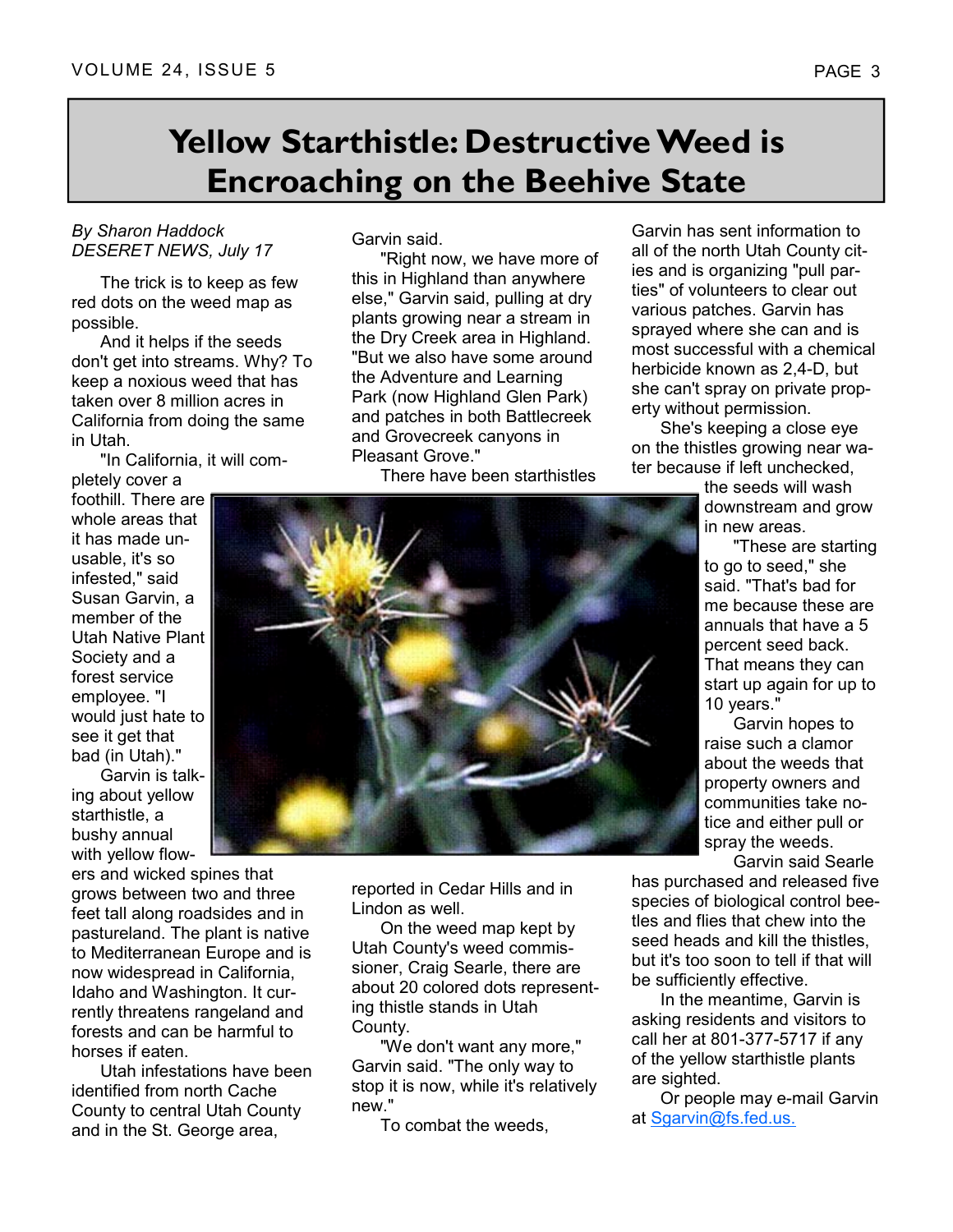

**Book Review: Creatures of Habit - The Changing Nature of Wildlife and Wild Places in Utah and the Intermountain West.** 

*By Bill King* 

 *Creatures of Habitat, The Changing Nature of Wildlife and Wild Places in Utah and the Intermountain West* is the title of an interesting new book out by Mark Hengesbaugh from Utah State University Press, 2001. Hengesbaugh is a freelance writer and former newspaper writer and editor.

Most of the sixteen chapters are reprints or rewrites of articles that were previously published elsewhere in the last three years, many of which are from the ìSports Guide."

chapter on alpine species and another on alien weeds. It also takes on some institutions such as ski resorts and golf courses and praises others such as the Nature Conservancy. The book is illustrated with detailed pen and ink drawings by Karen Riddell, as well as distribution maps and a lot of black and white photos selected by Dan Miller, including one of mine.



The book has great sections on many of the Intermountain sensitive species of wildlife including the blackfooted ferrets, pika, desert tortoise, sandhill cranes, and Burke's mustard. It has a

 While the author freely admits that he is not a scientist, he is indeed a very perceptive writer and carefully spells out the nexus between wildlife,

habitat and humans. His writing style is mostly matter of fact newspaper style but then he will surprise you with a sentence worth repeating and contemplating in the style of some of the best nature writers such as "Death by habitat loss is simple to understand when you take a fish out of water."

 There are four appendices that might be useful to some, including a Utah sensitive species list (no plants), a Utah wildlife checklist, Utah viewing locations and Intermountain refuges. The book is very well indexed but does not have a bibliography except for the bird section. It is softbound, over 200 pages long and sells for around \$20.

 The book seems to be intended for general audiences and not professionals, but all of us can learn from his pervasive message about habitat loss. Each chapter in the book seems to hold its own and the book is ideal for the nightstand. It would make a fine gift for students and those who haven't yet seen the big picture about the importance of habitat..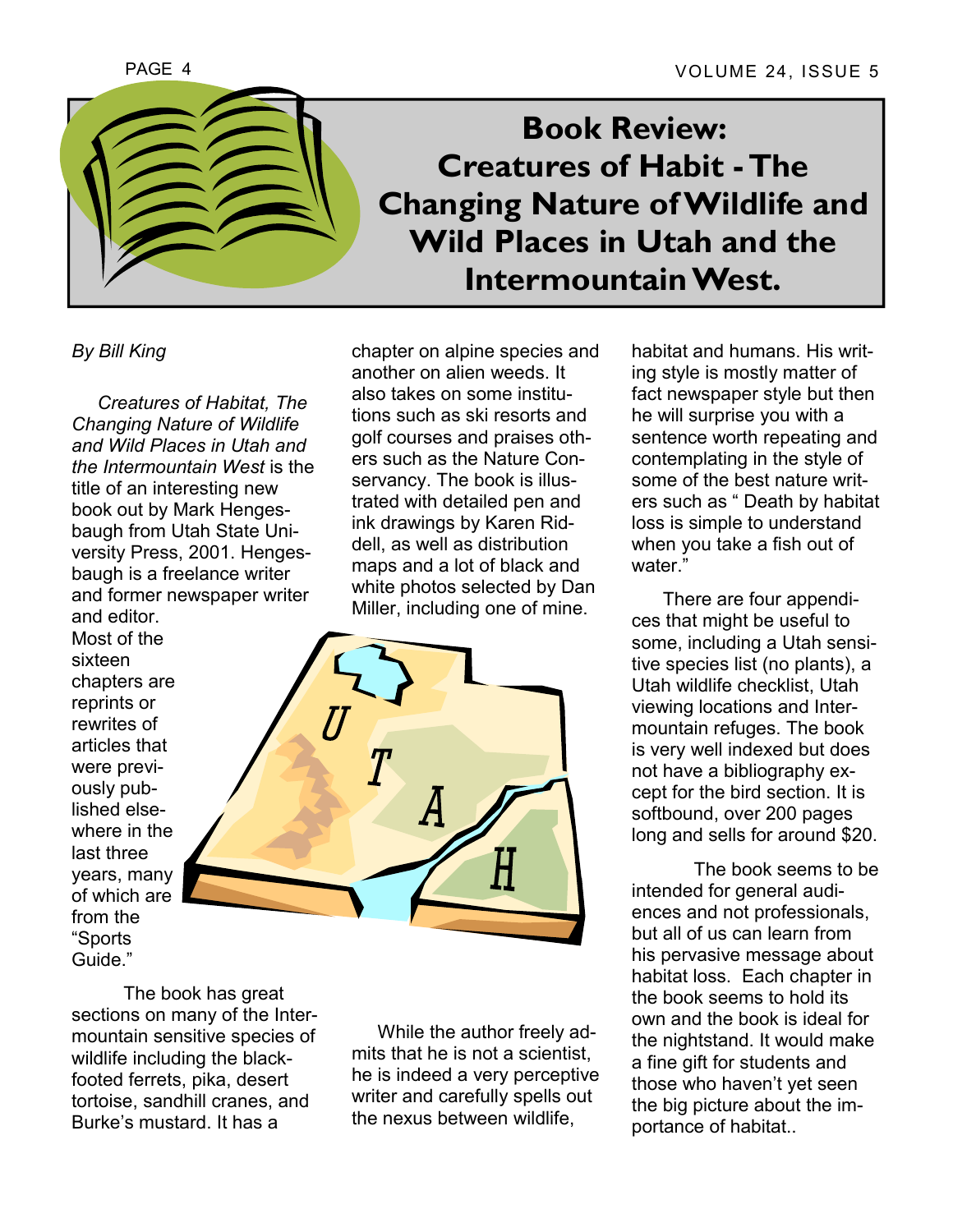

*By Julie A. Rotolo* 

Just when you think there's no color out there anywhere, all the spring flowers are gone and the native grasses have long turned a golden brown, from out of the corner of your eye while walking past a majestic pinyon-juniper, a blast of magenta. A color so intense, you can hardly stay on your feet while running to see what it is. Your eyes can't stop scanning over the massive mounding dark green leaves amidst the myriads of tubular purple flowers. You fall to your knees in amazement: *Mirabilis multiflora*, Desert Four O'clock is the culprit.

 With a Latin name that means, "wonderful, manyflowered plant," it's no surprise that this plant has that effect on all who have ever had the pleasure of seeing it in it's native habitat or have planted one along a rock wall.

Four O'clocks are herbaceous, fast growing ,longlived perennial plants that die back to their roots every year**.** They form clumps 1-3 feet tall by at least that much wide once the soil starts to warm up in late April to early

# **Plant Profile: Desert Four O'clocks** *Mirabilis multiflora*

May (to 6-8 ft. if given more water). The dark green leaves are opposite and are round to egg-shaped with short petioles. Both leaves and stems may be smooth or have sticky hairs. Leaves vary in size from  $\frac{3}{4}$ -7 inches long and are often pointed at the tip.

 Flowers are borne in small clusters in the leaf axils. The funnel-shaped flowers protrude from a papery floral cup, which is made up of greenish bracts

that resemble floral sepals. Flowers are magenta in color and are 1-3 inches long by 1 inch across. Four O'Clocks do not have flower petals, rather very colorful sepals that are petal-like in appearance that together form a funnel-shaped flower. The fruit is a small. dark, very hard seed that is often held in the papery floral cup long after the flower blossoms have faded.

Like the species name

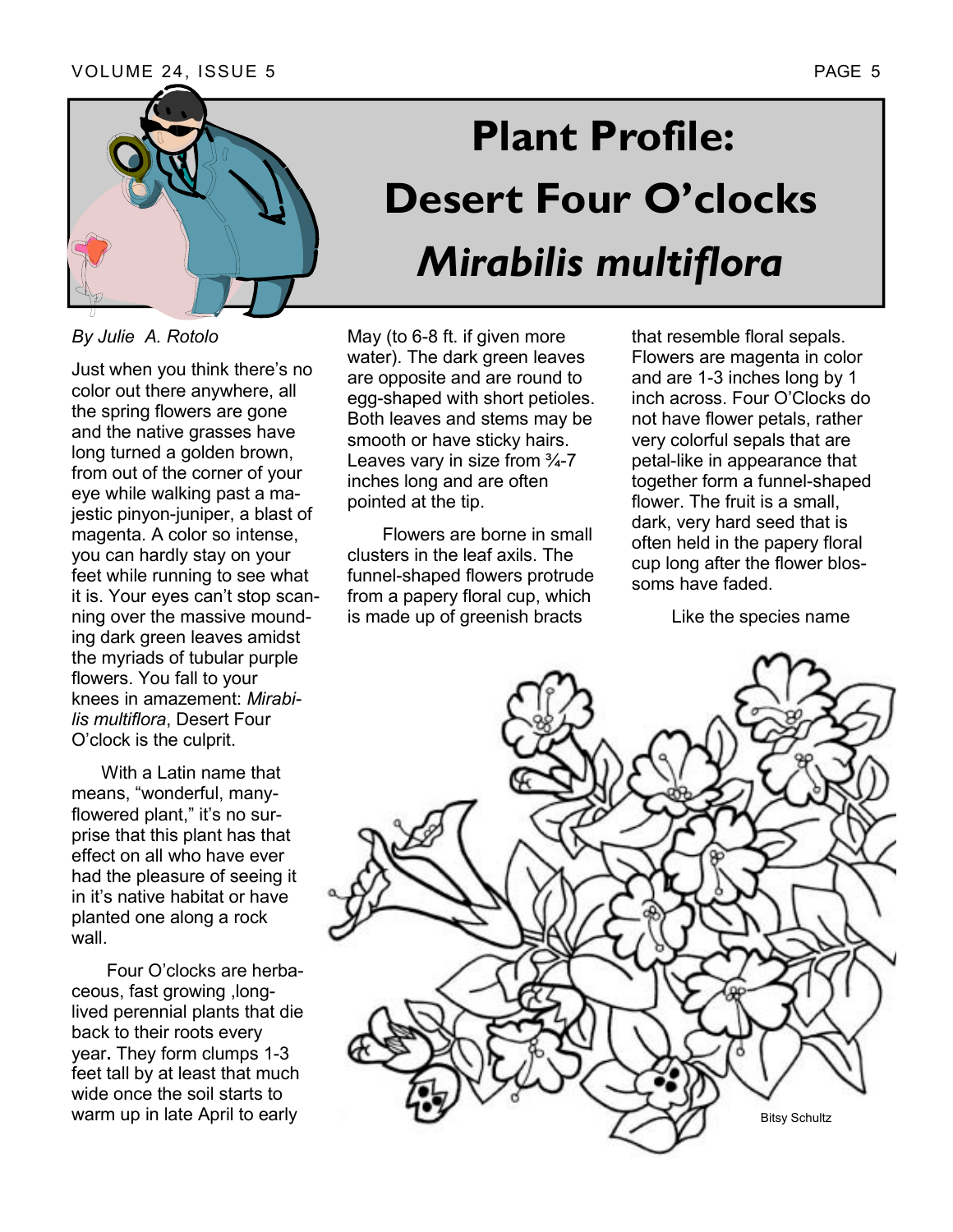says, the plants are covered with blossoms from April-September. They tend to open up in late afternoon (hence the 4pm connotation) but will often be fooled into opening during times of heavy cloud cover. Once open, they will remain so throughout the night. They release a musky aroma shortly after opening, which attracts hawkmoths, the primary pollinator of these flowers.

 Being native to the Southwest, these plants were used extensively by the various Indian tribes. The flowers were boiled to make a light brown or purple color for dying wool. The roots, which can grow to weigh 5 pounds or more, were chewed or boiled into a tea, which they used to cure sore throats, eye infections, muscle soreness, body swellings, rheumatism, indigestion, an appetite suppressant and even as a bloodstrengthener for pregnant woman.

 Cultivation from seed takes some extra care. Moist pre-chilling for one month prior to sowing yields the most seedlings. Prick the seeds, put in flats, and place in a greenhouse. Care for them for a month or so until they have established a sufficient root system to survive outdoors. Propagation by root cuttings is also possible. Do so in the spring with a IBA/NAA dip and place in perlite. Once established, they are drought and elevation tolerant (from 2,300 to 7,500 feet) and cold hardy to  $-20$  F. Make sure to plant in

full sun, in well-drained soil. with monthly deep watering. Too much water especially in clay, can cause root rot. Give them plenty of room; the vigor of this plant can quickly overtake smaller neighboring plants. Try to keep on the dry side and they will reward you with an awesome amount of blossoms. Use as a groundcover for large borders with sage, cliffrose and apache plume. Perhaps over walls; under conifers- desert willows or as definition in a prairie planting. Native range is valley to foothills in Utah, Calif., Colo-



rado, Az., N. Mex., Texas, and Mexico. Plant association is salt desert shrub, mixed desert, and dry Mt. Brush (Pinyon-Juniper).

 No matter how you do it, this one's a knockout! Plant this anywhere you want to draw attention. Perhaps it should be in the plans for at least a parking strip on every block. Once planted, the only way to discourage desert four o'clocks is to baby them. Just plant them, stand back and watch!

### **Utah Native Plant and Seed Sources**

#### **SEEDS**

Utah Native Seed C. Paul Ames PO Box 355 Eureka, Utah 84628 435-433-6924

Utah Wildflowers Virginia Markham 3650 West 2150 South Salt Lake City, Utah 84120 801-277-8423

Granite Seed (wholesale) 1697 West 2100 North Lehi, Utah 84043 www.graniteseed.com 801-768-4422/801-531-1456

### **PLANTS**

High Desert Gardens 2971 S. Hwy 191 Moab. Utah 84532 435-259-4531

Wildland Nursery 550 North Highway 89 Joseph, Utah 84739 janett@wildlandnursery.com 435-527-1234

> Great Basin Natives PO Box 134 Holden, Utah 84636 www.grownative.com 435-795-2303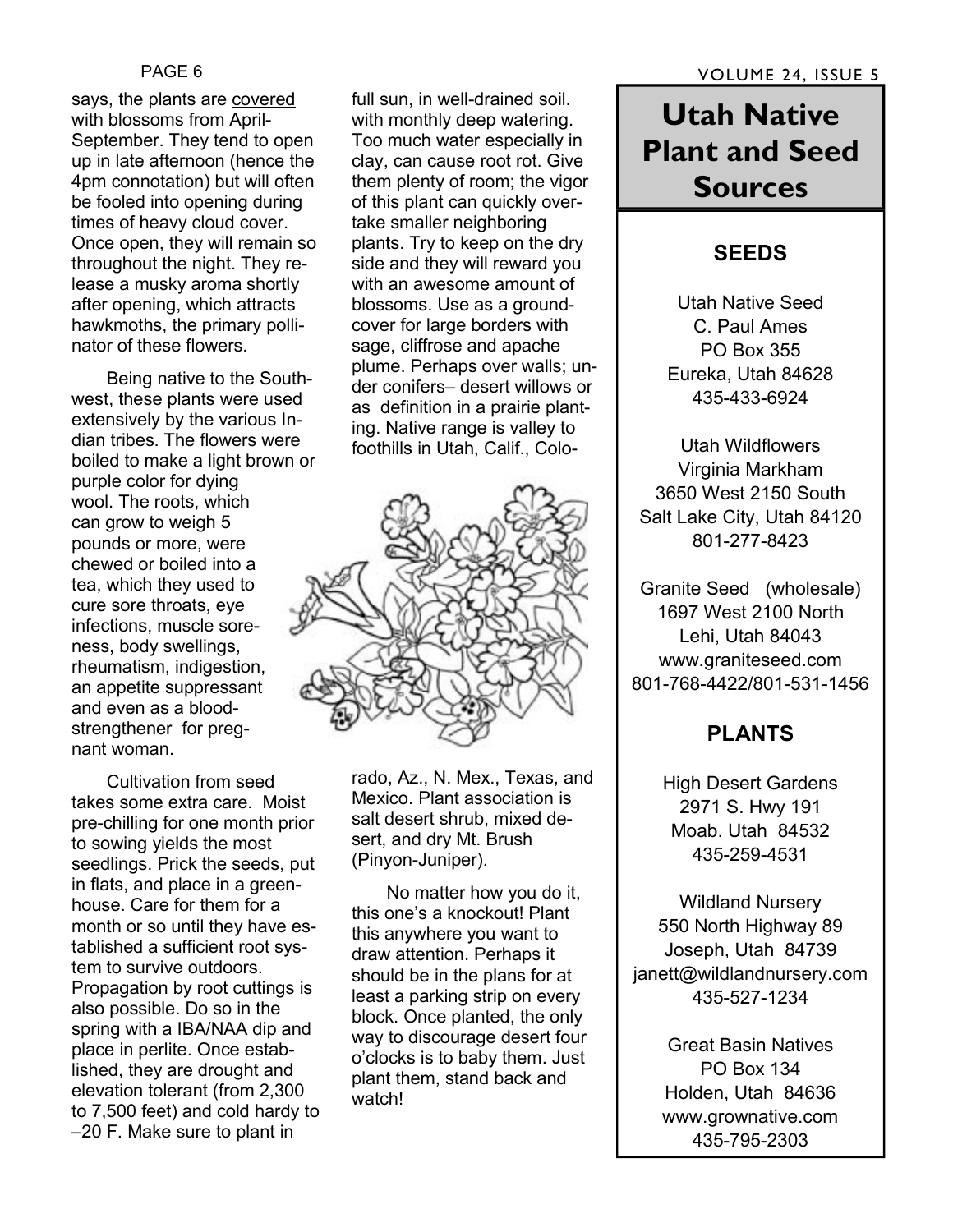### **State's Native Plants are Thriving in Heritage Gardens**

#### *By Hilary Groutage-Smith THE SALT LAKE TRIBUNE, July 22*

 Darrin Johnson's interest in Utah's native plants came from an embarrassing moment on the golf course. His botanist friend asked him to identify a colorful plant growing nearby.

 "I told him it was Indian paintbrush," Johnson said. "It was a firecracker penstemon. The two are completely different."

 Indeed. And it was the look of that plant, one of the species that greeted

early pioneer settlers when they arrived in Utah, that piqued Johnson's interest, changed the way he teaches and has grown into an absolute habit for the Utah County elementary school teacher.

 It only took a couple of meetings with the Utah Native Plant Society before Johnson lobbied his principal and the Provo School District and succeeded in transforming the front lawn of Wasatch Elementary School in Provo into the state's first Heritage Garden.

 That was 1998. The garden has grown into a beautiful collection of native plants including butterwort, pussytoes, buckwheat, Rocky Mountain columbine, countless penstemon varieties, Jacob's Ladder, cliffrose and currants.

 At the same time, the Utah Native Plant Society's Heritage Garden Program has grown into 10 gardens with several others planned from Hurricane in the south to Cache Valley in the north.

 There is a secret agenda, said Susan Meyer, chairwoman of the native plant society's board of directors.

 "Utahns respect gardens. If they see these plants in a garden, they won't discount them anymore as something they only see on hikes," she said.

 Meyer, who spends her days working as an ecologist, said native plants have pretty much taken over her life. The garden of her Elk Ridge home is full of native plants.

 "It is what I do. It is my work and it is my play," she said. The root of her devotion to the plants and the Heritage Garden Program is two-fold: she is compelled to re-create and then preserve what once was found all over Utah, and she wants to make the plants accessible to Utahns who are curious about the splash of spring color in the hills.

 Meyer encourages Utahns to take to the hills in the summer and collect seeds. Gather them about one month after the plant blooms, she said. For a successful seedling, the seeds should planted in a weed-free area in the fall



so they can experience winter just as they would in the mountains. Seeds and seedlings also are available at two Utah nurseries: Wildland Nursery in Joseph and Great Basin Natives in Holden.

 Once the plants are established, Meyer said, they grow well with little intervention. That means they are a good choice for residents watching their water usage.

 "We're going to run out of water," she said. "Here we are, the second driest state in the nation, pouring all that water on grass."

 And as development eats up the natural landscape in Utah there are fewer places to see the native plants, and that is the purpose of the Heritage Garden program.

 Behind every one of the 10 Heritage Gardens is a "gardening angel" just like Johnson, Meyer said. The plant society learned quickly that members could advise, supply plants and even help build a Heritage Garden, but there was no way they could maintain them all.

 The largest Heritage Garden is in Price, on a sprawling piece of land managed by the city and the Native Plant Society. The smallest is planted in containers at Salt Lake City's Jackson Elementary School.

 A grant from the federal Bureau of Reclamation recently was used to buy a sign-making machine so plants in the Heritage Gardens can be labelled after they are planted.

The Wasatch Elementary garden

has become its own classroom, Johnson said. Besides students helping care for the garden, buses loaded with visitors and students from other schools frequently are seen outside the school.

 "Every spring we see students from Brigham Young University out there with their notebooks," Johnson said.

 And Johnson's interest in the program has not waned just because his school's garden is established. During the last school year,

Johnson and his third-grade class grew about 9,000 plants. Some

were sold to the Utah Native Plant Society for massive planting projects; others were planted by Johnson and his students at Timpanogos Cave in the American Fork Canyon.

 The money earned by selling the plants is used to pay for field trips and other projects in Johnson's classroom, but it is the planting trips the students might remember most.

 Davilyn Ferris' daughter, Lee, is now 10 years old, but still remembers what she learned in Johnson's class two years ago. On a recent drive through Bryce Canyon in Southern Utah, she pointed out plants and their names along the way. "She still talks about going up to Mt. Timpanogos and helping plant. Not just because she thought it was fun to be at Mt. Timpanogos, but she's clearly proud she's able to help restore the beauty around Utah. It enhanced her learning and her selfconfidence." she said.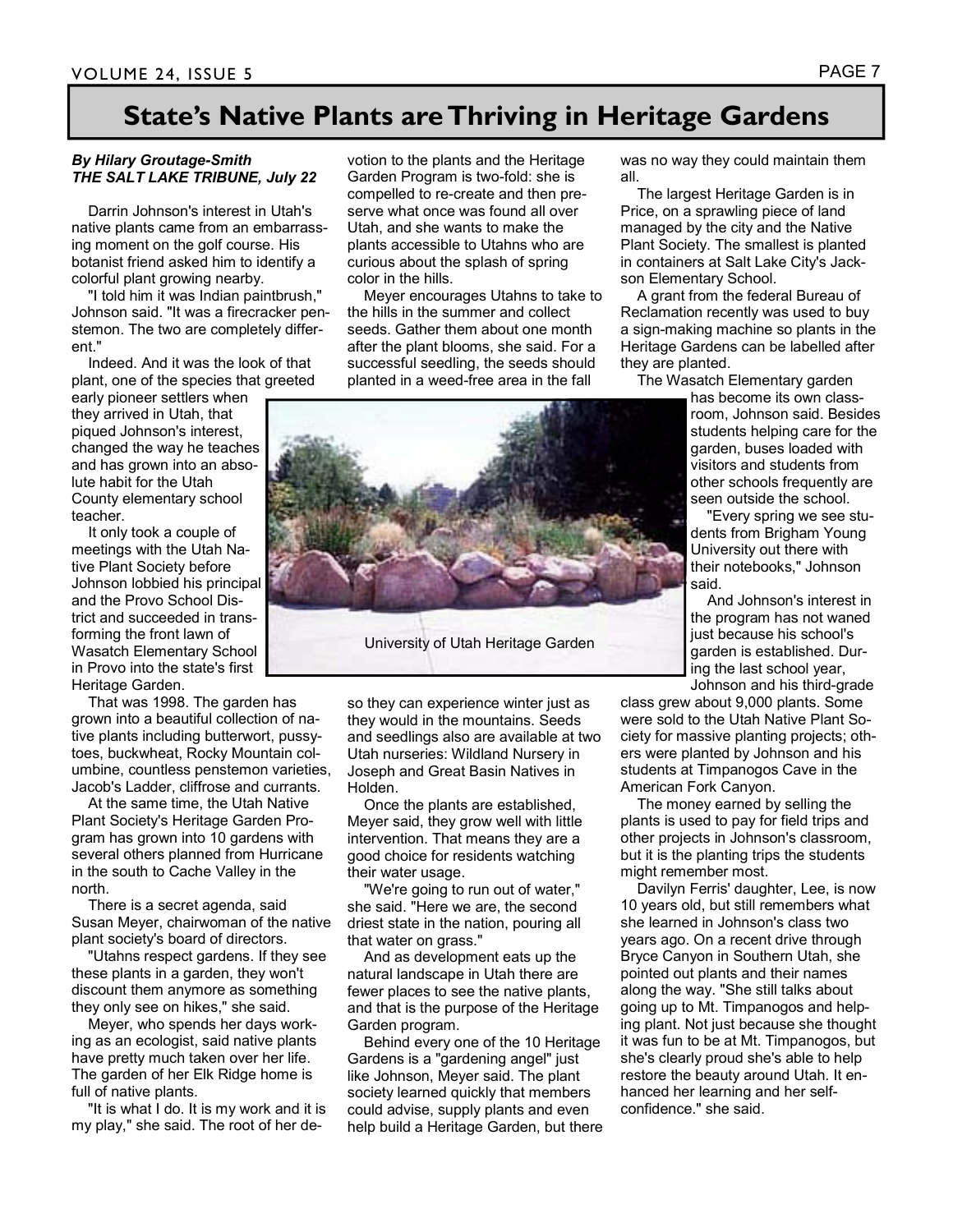



**Cache Chapter** 

No news submitted

#### **Canyonlands Chapter**

No news submitted

#### **Mountain Chapter**

No news submitted

#### **Price Chapter**

No news submitted

#### **Salt Lake Chapter**

No news submitted

#### **Southern Utah Chapter**

No news submitted

#### **Utah Valley Chapter**

1) Susan Garvin has spearheaded Yellow Starthistle control near the mouth of Battlecreek Canyon in Pleasant Grove. The project will take a few years to complete (due to a persistent seedbank).

# **State and Chapter News**

2) The Master Plan for the Rock Canyon Restoration Project is now out for review. The document is 30 pages in length, but the outline is attached to this document. Essentially, this ecological restoration is an attempt to re-create, as nearly as possible, the kind of plant communities that existed prior to arrival by white settlers. Because Rock Canyon is used for a variety of recreational activities, planning is needed to successfully complete the restoration, while at the same time maximizing benefits to user groups (e.g., wild animals, hikers, birders, rock climbers, bikers, etc. The master plan provides a framework for carrying out this project. For more information, contact April Sorensen at: april\_sorensen@hotmail.com The mouth of Rock Canyon (the viewshed) where the restoration is taking place is 66 acres. Our efforts primarily focus on the floor of the viewshed, which involves 15 acres. Half of this is woody and native, the other half is herbaceous (almost all goatgrass, cheatgrass, bulbous bluegrass and alfalfa).

3) The Restoration project is well into the second year. What have we learned? Weed control should begin 18 months in advance of transplanting; otherwise weed seeds in the soil will dominate the landscape. The 2001 planting was much more successful than the 2000 planting, even though both years have been very dry. The main

difference is effectiveness of weed control. For more information contact hil allen@byu.edu

4) Chapter members Susan Meyer and Bitsy Shultz continue aggressively promoting the use of native plants through an ever-expanding Heritage Garden Program. In addition, Susan is working closely with the folks at Grand Staircase Natl Monument to assure that appropriate native plants are included in the landscape surrounding the monument's visitor centers (5 centers, with varying needs for native plants).

#### **Vernal Chapter**

No news submitted

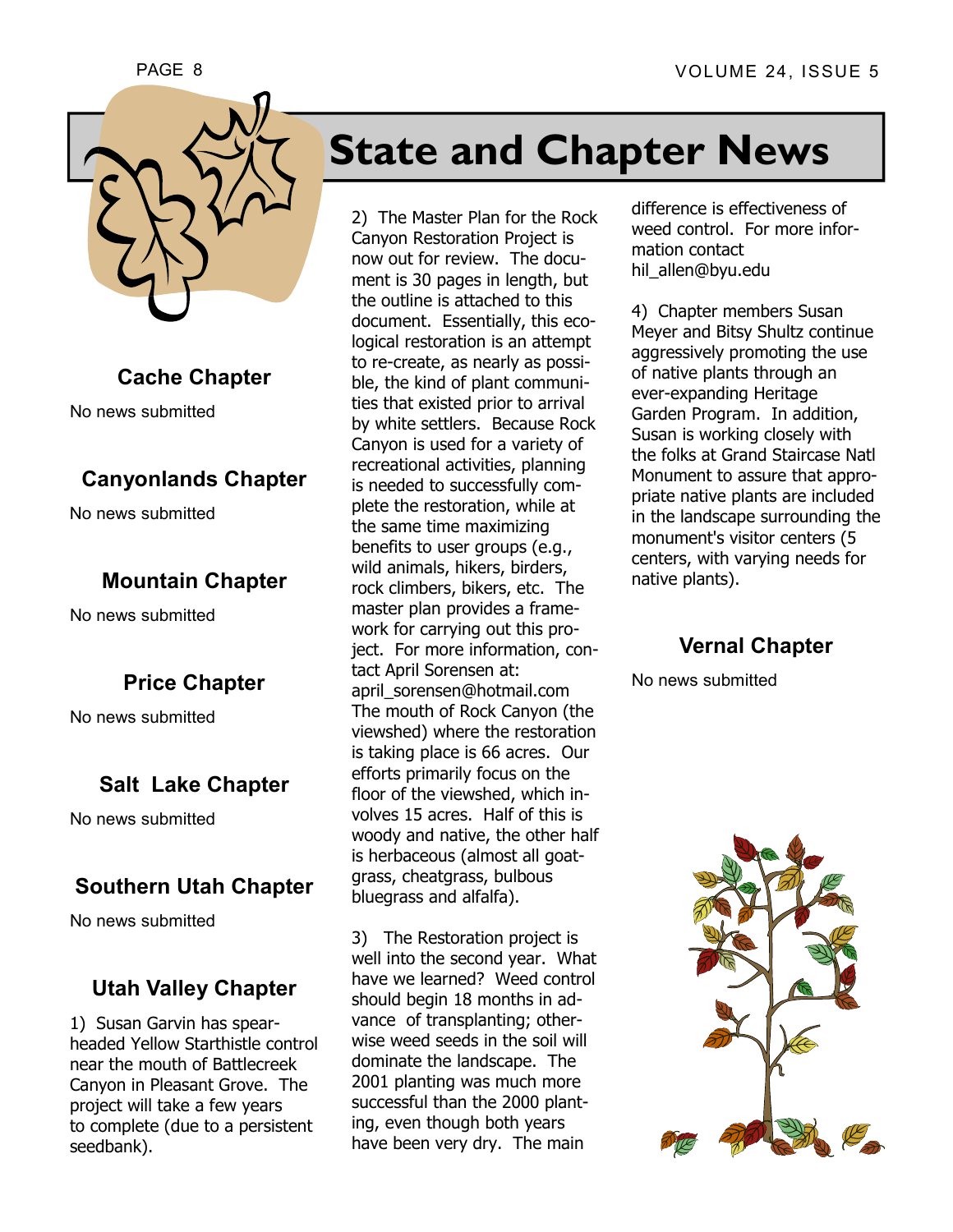# **The Utah House, Living in Balance with Nature**

 In the spring of 1996, Utah State University Extension organized a workshop with the idea of creating an educational facility that would demonstrate new ways of building homes and creating landscapes. Nearly one hundred people were in attendance in which representatives from the "Florida House" presented their creation, an "earth-friendly demonstration house of appropriate technology and design for living in Southwest Florida."

 The idea of a similar project in Utah created enough synergy that more than 50 people volunteered to participate in the development of what is now called as the Utah House. Participants volunteered to be on one or more of the five subcommittees, which focused on marketing, education, infrastructure, house design and landscape design.

 From its inception, the project moved swiftly forward. Due to the tremendous cooperation of the Utah State University Extension and Utah State University Agricultural Experiment Station, the Utah House was able to acquire land at the new USU Botanical Center's mountain-view property in Kaysville. The demonstration landscapes at the Utah Botanical Center will be complemented by the Utah House, and together will serve as a clearinghouse of information. As an educational facility of broad regional appeal, the site is perfectly situated adjacent to

Interstate 15, Utah's major north-south artery.

 The mission of the Utah House is to educate the public about new ways of building homes and creating landscapes that promote the principles of sustainability, energy and water efficiency, healthy indoor environments, universal design principles, and economic development. The Utah House will serve as a learning and information center that will be open to the public for tours, workshops, and individual consultations.

#### **Principles of the Utah House**

- Energy Efficient: Demonstrate practical and energy efficient solutions (goal to reduce energy use by 50%).
- Water Efficient: Demonstrate rainwater harvesting, water efficient fixtures, and water wise landscaping.
- Healthy Indoor Environments: Showcase healthy building materials and design strategies.
- Universal Design Principles: Demonstrate a home designed for all ages, abilities, and sizes.
- Economic Development: Promote economic development by showcasing local and state building prod-

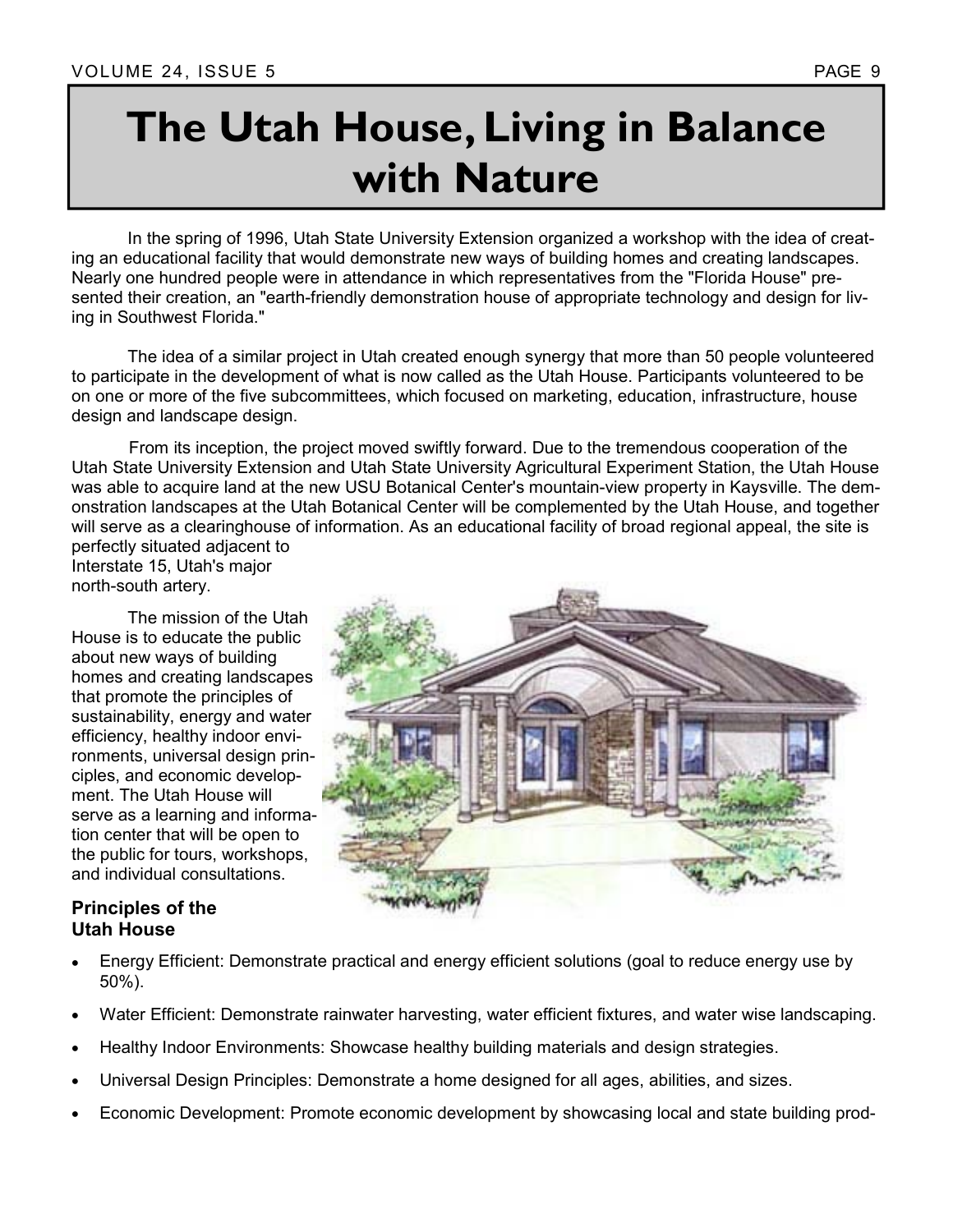ucts.

#### **The Utah House Landscape**

 The mission of the Utah House Landscape is to raise awareness and educate the public about the value of our home landscape and its ability to conserve water and save energy. The objectives are to promote the use of appropriate plants for Utah's home landscapes, demonstrate practical methods of water and energy conservation, and showcase a functional and aesthetically pleasing landscape that is in context with Utah's cold desert climate.

#### **Important Features**

*Entry Landscape:* The entry to the Utah House is

colorful, inviting and has yearround interest. Over 50% water savings is achieved through careful plant selection and efficient irrigation.

*Water and Energy Conservation*: Innovative water and energy conserving design principles are incorporated into the Utah House landscape. A 50 % water savings is expected for the entire landscape. Plants are grouped together and watered ac-

man لماضيبان مراسيات

cording to water needs while rain and snowmelt are harvested from the rooftop. Efficient irrigation and maintenance equipment help reduce outdoor water and energy use. Trees are strategically placed to reduce energy loads within house.

*Patio and Arbor:* The backyard patio will accommodate outdoor dining and entertaining small groups. Porous paving is used, potted plants add color, and a vine-covered arbor will provide essential shade in the summer.

*Water Feature:* A small efficient water feature is incorporated into the patio for visual interest, noise abatement, and growing aquatic plants.

*Culinary Garden:* Fruits, vegetables, nuts, berries, and herbs can be found in the Utah House landscape. The culinary garden will demonstrate how to grow healthful, flavorful fresh food, while creating a garden that is both beautiful and functional.

*Children Garden:* A small garden designed especially for children will provide a place to play and begin discovering the wonders of the plant world.

*Compost Area:* A compost area will demonstrate both the environmental and economic benefits of home composting.

*Irrigation System:* An innovative irrigation system that operates using soil moisture sensors is show-

> cased. This unique system monitors soil moisture and irrigates only when soil is dry. A combination of drip irrigation with emitters is used to irrigate trees, shrubs, vegetables, and herbs while spray heads are used for annuals, perennials and groundcovers.

*Plant Material:* A variety of hardy trees, shrubs, groundcovers, turf grass, perennials and annual flowers are on display. Proper selection and arrangement of

plants demonstrate how to reduce typical irrigation needs by 50 %. Plants are grouped together according to irrigation needs. Plants were selected for their drought tolerance, pest and disease resistance, size, color, form, texture, leaves, flowers, and fruit. Native Utah plants in the landscape include Gambel Oak, Rocky Mountain Penstemon, Mountain Mahogany, Bigtooth Maple, Rabbit brush, Blue Flax, Chokecherry, Indian Ricegrass, Sandberg Bluegrass, Sand Dropseed, Western Wheatgrass, Oakleaf Sumac, Cliffrose, Apache Plume and Sandcherry.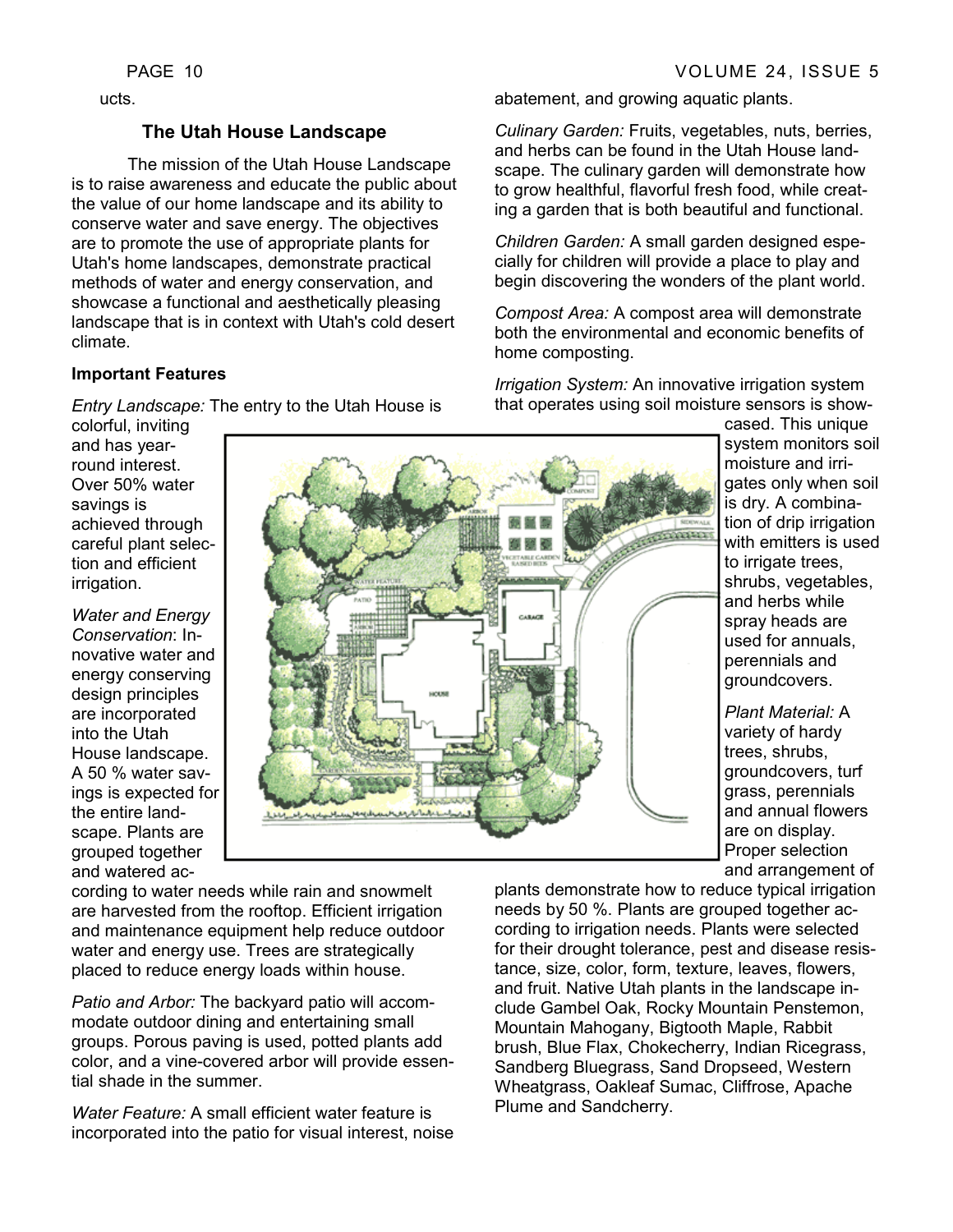#### VOLUME 24, ISSUE 5 PAGE 11

*Irrigation Hydrazones:* Hydrazones from very low water use (no additional water once established) to a high water use zone.

*Water Collection Cistern:* Rain water and snowmelt is collected from the roof and stored in a water storage cistern located under the garage. This water is used later for landscape irrigation.

*Backyard for Wildlife:* Back yards can become havens for songbirds, butterflies, small mammals and many beneficial insects. With appropriate plant selection and proper landscape design, the Utah House backyard provides food, cover, and water necessary for attracting beneficial wildlife.

*Security:* Low physical separators between pri-

vate and shared spaces foster a sense of openness and community. Elements such as low walls, low hedges, and arbors are used to separate private spaces from public spaces. Efficient landscape lighting is used for security.

*Educational Components:* Interpretive signage, pamphlets, brochures, tours, workshops and a computer station are available to educate visitors about landscaping appropriately in Utah.

The Utah House demonstration house and learning center is located at the Utah Botanical Center in Davis County near Farmington, Utah, just off Interstate 15.

For much more information about the Utah House



# **Events and Activities**

#### **Utah Water Conservation Forum Fall Tour**

 This year's tour is one you won't want to miss! The Utah Water Conservation Forum's Fall Tour will be held on September 20th. The tour will begin at the Utah State University's Botanical Garden in Kaysville at 8:30 a.m. At the Gardens attendees will view test plots of various types of turf being raised by Pack Turf Farms at the site. Brad Pack will discuss the appropriate use of turf grass in the landscape. The tour will then hit the road as buses will take attendees to the Layton Heritage Garden, sponsored by the Utah Native Plant Society (UNPS). Heritage Gardens are forming throughout the State and offer examples of water wise landscaping, more specifically using plants that are native to Utah. A representative from the UNPS organization will guide the group and can explain about the Heritage Garden program and UNPS organization. Next the tour will visit Ogden's new business park, Business Depot Ogden, located on the site of the former Ogden Defense Depot. Greg Graves of Bingham Engineering will discuss the water conservation efforts being im-

plemented throughout the project, including the irrigation design, plant selection, etc. Buses will then return to the Botanical Garden where a lunch will be provided. During lunch, Dave Anderson from Utah State University will talk



about what is happening at the Botanical Garden and its role in water conservation. The tour should conclude at 2:00 p.m.

 The beginning point for the tour will be just east of the Botanical Garden's ponds, which are visible from I-15 in Kaysville. To get there, take the Kaysville 2nd North exit, then travel east on 2nd North to Main Street. Turn right onto Main and travel south 3 short blocks. Turn right onto 50 West at 1st South. Stay on 50 West for just over a half a mile to 650 South 50 West.

 Registration fees are \$35 per person before September 10, and \$50 per person September 11-20. For more information call Lyle Summer at 538-7279.